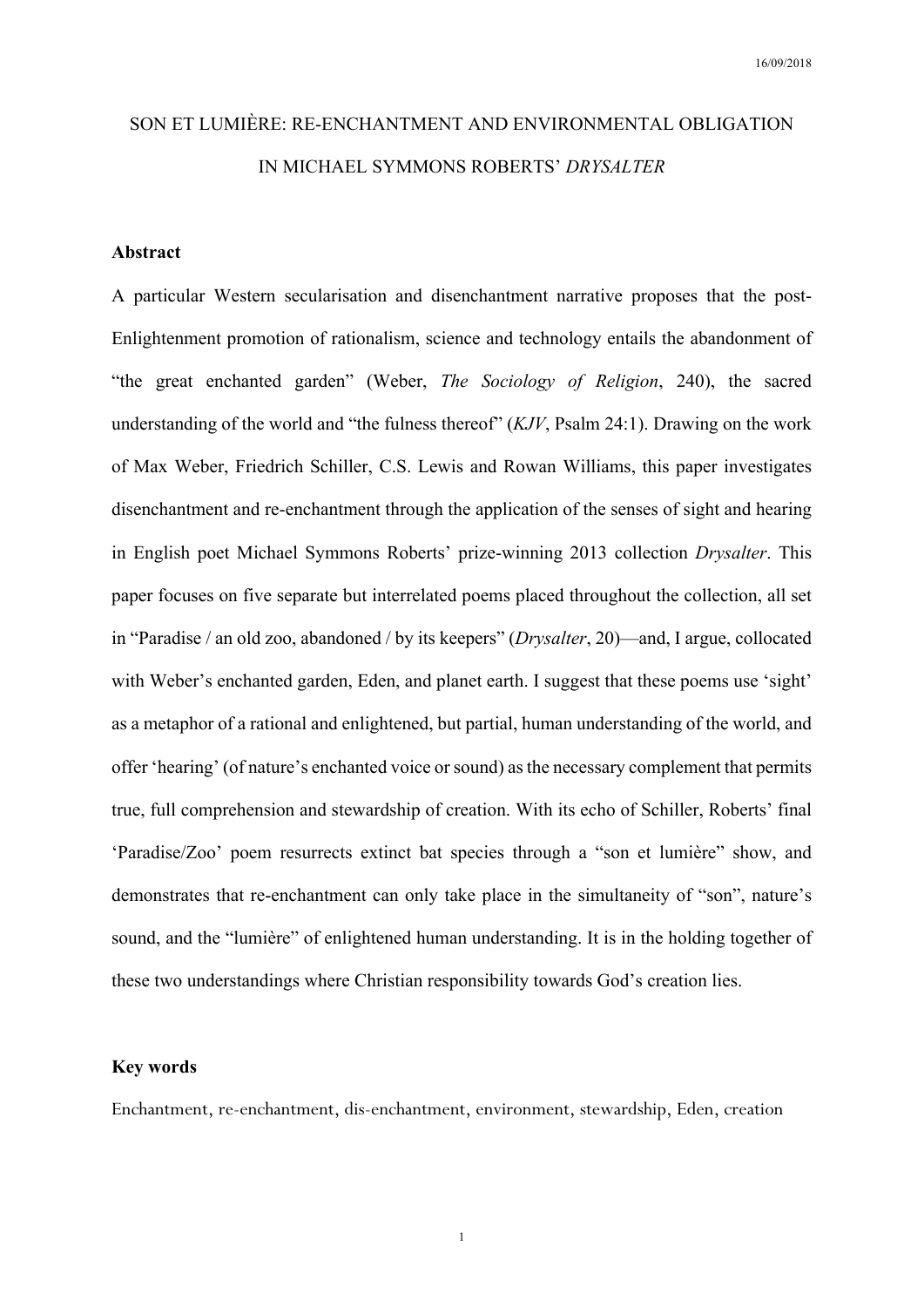#### **Introduction and overview**

Michael Symmons Roberts' 2013 150-poem collection *Drysalter* is bookend by two mirrorimage poems: 'World into Fragments' and 'Fragments into World'. These opening and closing poems present, first, the unmaking of the world, then its re-making, to a soundtrack. 'World into Fragments<sup>'</sup> is our world's destruction to cacophonous accompaniment: detailing "white noise", "too much shrill", "ear-splitting" (3). *Drysalter*'s final poem 'Fragments into World' describes melodious singing into being a new creation: "A note resolves, hum becomes chime" tells the opening line. The poem ends with "no one dares to sing a note" (152), not wishing, perhaps, to compete with, or corrupt, the perfection of creation's song.

Within the context of this larger chorus of *Drysalter* I focus particularly on five separate poems, which I refer to as the 'Paradise/Zoo' poems: 'Elegy for John Milton', 'The Tourists', and three poems each titled 'The Original Zoo'. The action of all five poems centres, with its Edenic overtones, in "Paradise / an old zoo, abandoned / by its keepers" (20) to which two tourists return and explore derelict enclosures, and are confronted with the consequences of generations of neglect and loss. These poems not only cohere as their own sequence, but act as a microcosm of the larger conceptual arc of dis-enchantment to re-enchantment of *Drysalter*. Through these five poems, I explore the thesis that Symmons Roberts' poems seem to propose: the natural world is inherently enchanted; and dis-enchantment introduced by humanity's propensity to rationality not only occludes creation's voice, it ultimately results in humanity's dereliction of duty towards creation.

### **Enchantment and disenchantment**

Max Weber, writing in 1920 called the pre-modern world "a great enchanted garden"ii. Prior to that, in a 1917 lecture, he described the "fate of our times as characterised by rationalisation and intellectualisation and, above all, by the 'dis-enchantment of the world'"iii— a term whose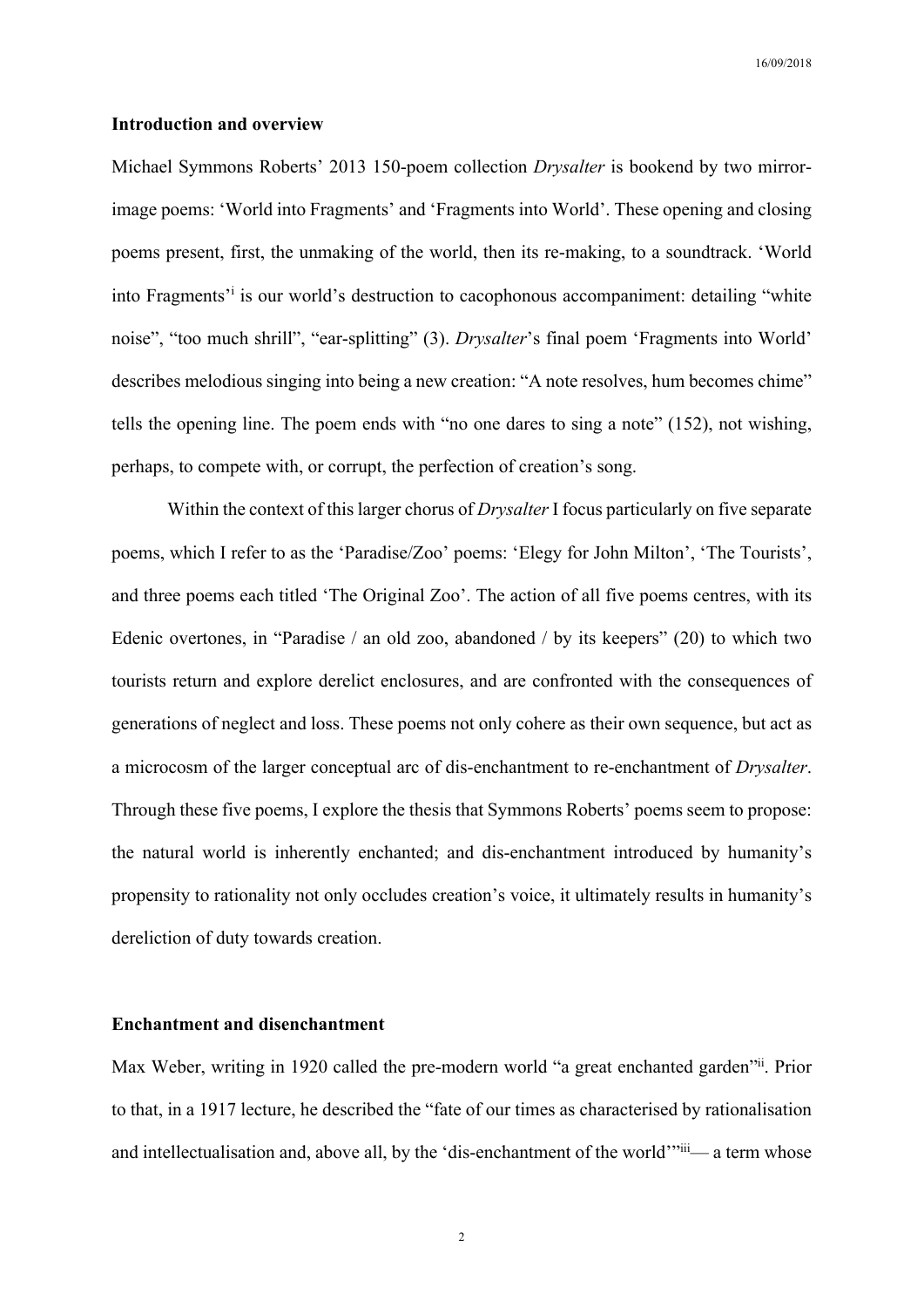origins lie in the phrase "Die entgötterte Natur" from Friedrich Schiller's 1788 poem 'Die Götter Griechenlands', the 'The Gods of Greece'. That phrase is variously translated as, for example, "the dis-godding of nature" or the "de-magicisation of the world" iv. Schiller's poem, according to Sarah Lyons, reads as a "lament for a sacralised vision of the cosmos, teeming with divinity and spirits, obtained before modern reason alienated us from nature and ourselves; [Schiller's] classical gods are metaphors for an authentic religious experience"<sup>v</sup>. Towards the end of his poem Schiller concludes that the only possible re-enchanting, or re-godding, of nature is through a combination of music and image: "Now only in the fairy land of song", Schiller reasons, "still lives the image for which we yearn".

This concept of song is where enchantment's roots lie. The Latin root of the word 'cantus' means incantation or songvi. And, as David Brown writes, such "enchantment can, of course, very easily suggest spells and magic"<sup>vii</sup>. C.S. Lewis in his Narnia books illustrates this concept with "a magic deeper still"<sup>viii</sup> that precedes and supersedes human knowledge. From these definitions it might not be too great a step to consider Genesis' use of the repetitive, incantatory "And God said" and "And God called" as the 'enspelling' of creation.

If enchantment is a form of 'in-singing', then dis-enchantment is erasure, loss, or 'overdubbing' of that original song—or perhaps a collective inability to hear the song. Charles Taylor suggests that rationality and the scientific method have replaced a pre-modern sense of order where "we were not at the top"<sup>ix</sup> with, in Lyons' words, "the nature of modern subjectivity… [one] largely impervious to religious possibility" (874). Dis-enchantment, then, is not only the antonym but indicates a certain evolving, or updating, of a pre-modern, attunedto-the-sacred, mindset. Lyons reminds us that 'dis-enchantment' has further connotations: as "disillusionment, disappointment, or embitterment" and becomes a byword for "modernity and its discontents" (879). This sense of pessimism is "often evoked as shorthand for a particular narrative of Western secularisation" (873) and environmental degradation.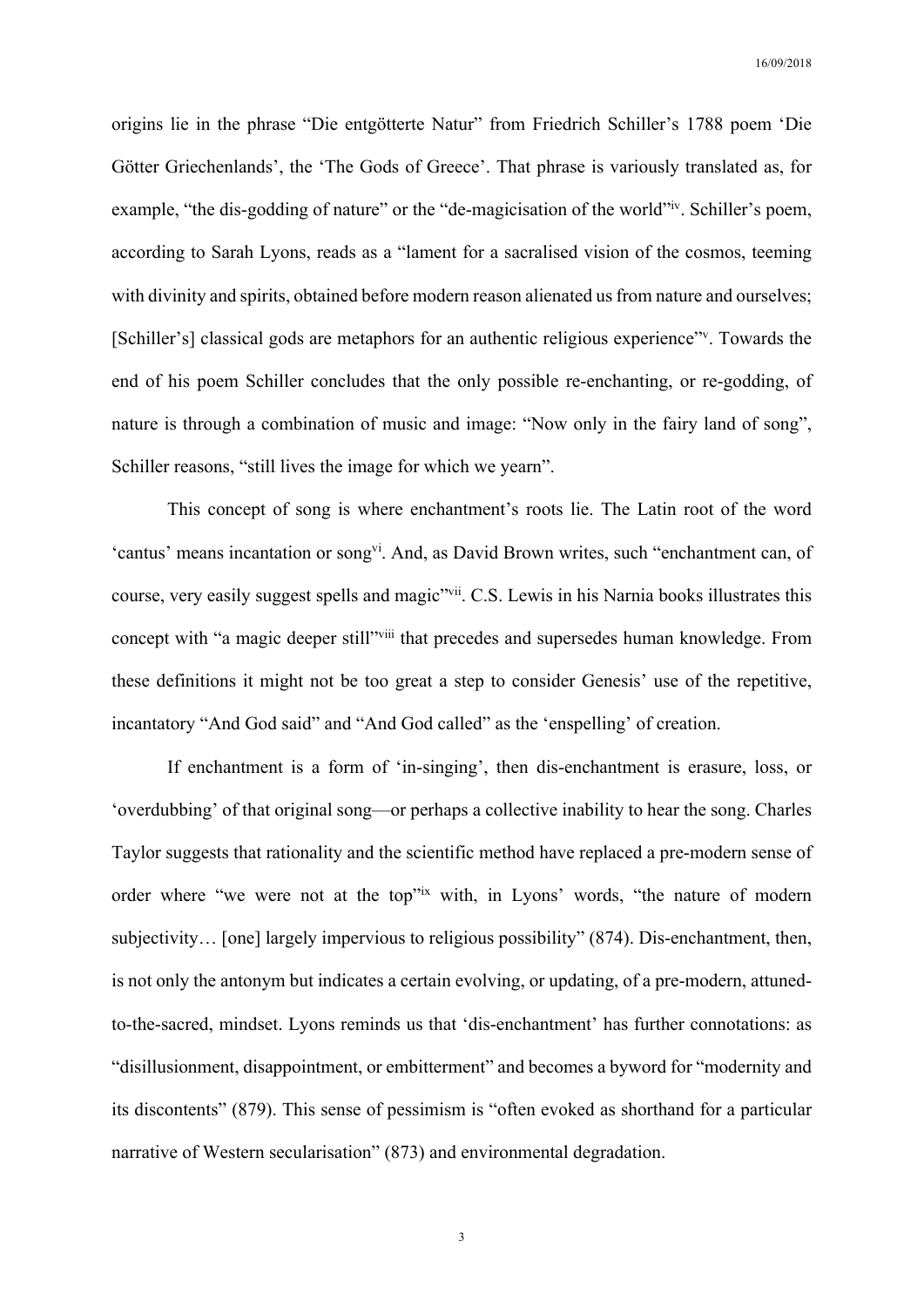## **Sound and sight in the 'Paradise/Zoo' poems**

Between those bookending poems of *Drysalter* there is a sense, as Symmons Roberts himself says, "that everything which happens [in the collection]…takes place in a world of brokenness"x. *Drysalter*'s world is clearly a broken one. It is also a fallen one: in 'World into Fragments' everything has come crashing, noisily, down. And when the cacophony has stilled all we are left with—in the final lines—is sight:

And when it stops we see for real, as if through mud and spit. (3)

Fallen as spiritual concept is physical reality. Nature's enchantment corrupts into noise, and then dissipates completely. "We", humanity, can now only rely on what can be seen, what can be rationalised and explained.

'Elegy for John Milton', the first of the five 'Paradise/Zoo' poems not only describes the death of Milton, it echoes the early chapters of Genesis. It, too, details the abandonment of an enchanted garden—perhaps Weber's. Paradise is lost. Milton's death is symbolic:

[He died:] at odds with England and its gods, the blind revolutionary and his good old cause defeated (20)

He died at odds with, as Weber's diagnosis might suggest, the "fate of our times". As the blind poet dies, the brokenness begins; Milton's cause the sustaining of paradise. As in 'World into Fragments' cacophony portrays the end of enchantment; only this time it is a triumphant human cacophony of "sellers, buskers, beggars". Vainly, nature competes: a burst of "dog duets before they, too, are drowned out by street noise of "car alarms, twenty-four-hour news, / evacuations, bomb scares, marching troops" (20).

In just three stanzas Symmons Roberts has moved us 400 years: from Milton's 1674 death to the 21<sup>st</sup> century. The symbolic Eden/paradise image becomes a contemporary issue. The original stewards have left. Metonymically, all humanity has caused: "the silent garden / run to seed" (20). This is a silencing of, and referencing, what Milton himself describes as the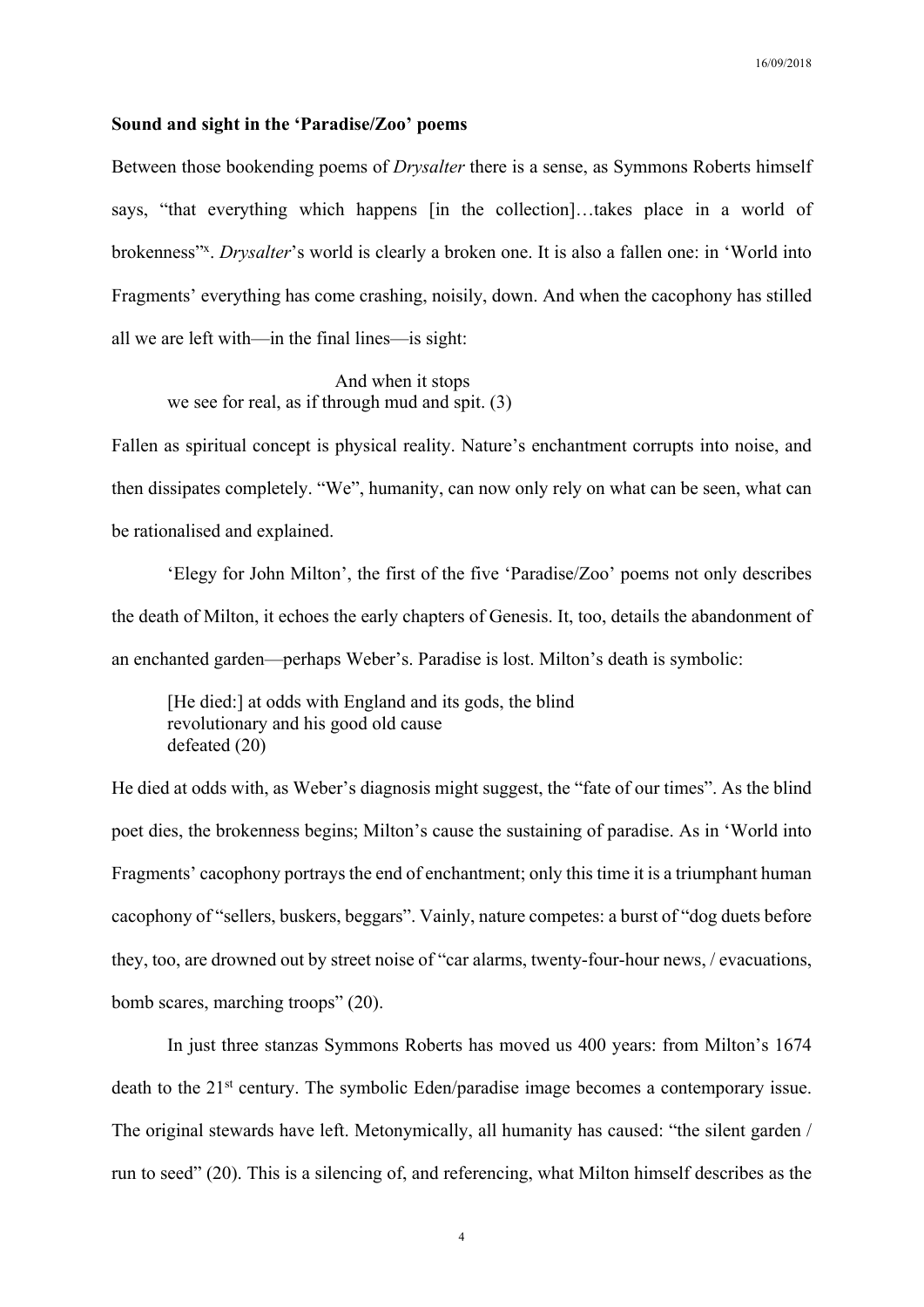calling forth—the enchantment—of creation in *Paradise Lost* Book VII:

Heaven opened wide Her ever-during gates, harmonious sound On golden hinges moving, to let forth The King of Glory in his powerful word And Spirit to create new worlds.<sup>xi</sup>

The poem finishes with a kind of wreath laying. The last stanza is given to naming, in a liturgical fashion, the flora, the weeds, taking over the derelict zoo. Here there is a parallel with Michael Longley's equally elegiac poem 'The Ice-Cream Man'. Naming the flowers in both poems read as a recitation of a spell, an attempt to re-conjure creation. Possibly with some success: the weeds in the abandoned zoo are "on the edge of evolving into song" (20)—in mourning, perhaps, for Milton. Or leaving us with a feeling that paradise may be re-enchanted, be regained.

In a voyeuristic, contemporary, set up, 'The Tourists' opens with two sightseers, armed with a guidebook, discovering paradise:

Baedecker's *Eden* guides us, calls it coyly 'the original menagerie', viz. prototype of every caged collection. We enter. (24)

As all good guidebooks must, *Eden* would have been written when the zoo was in full song the world filled with the sound of enchantment, when the guidebook could "call" and be heard. Now in this fallen, dis-enchanted place the tourists do not hear; they only read and they see.

It is the first employment in this 'Paradise/Zoo' set of explicitly religious vocabulary. Yet the tourists are immediately confronted with a distinctly un-Edenic vista: a ruined ecosystem. The delineation and orderliness between every species in the animal kingdom has blurred and mutated. First described as "broken cages / ravaged by years of unchecked flora" in 'Elegy for John Milton', 'The Tourists' details further the dereliction of paradise:

Sad o sad the state now: reptile tanks shattered by flame and frost, great apes long evolved into salesmen, medics, bankers. (24)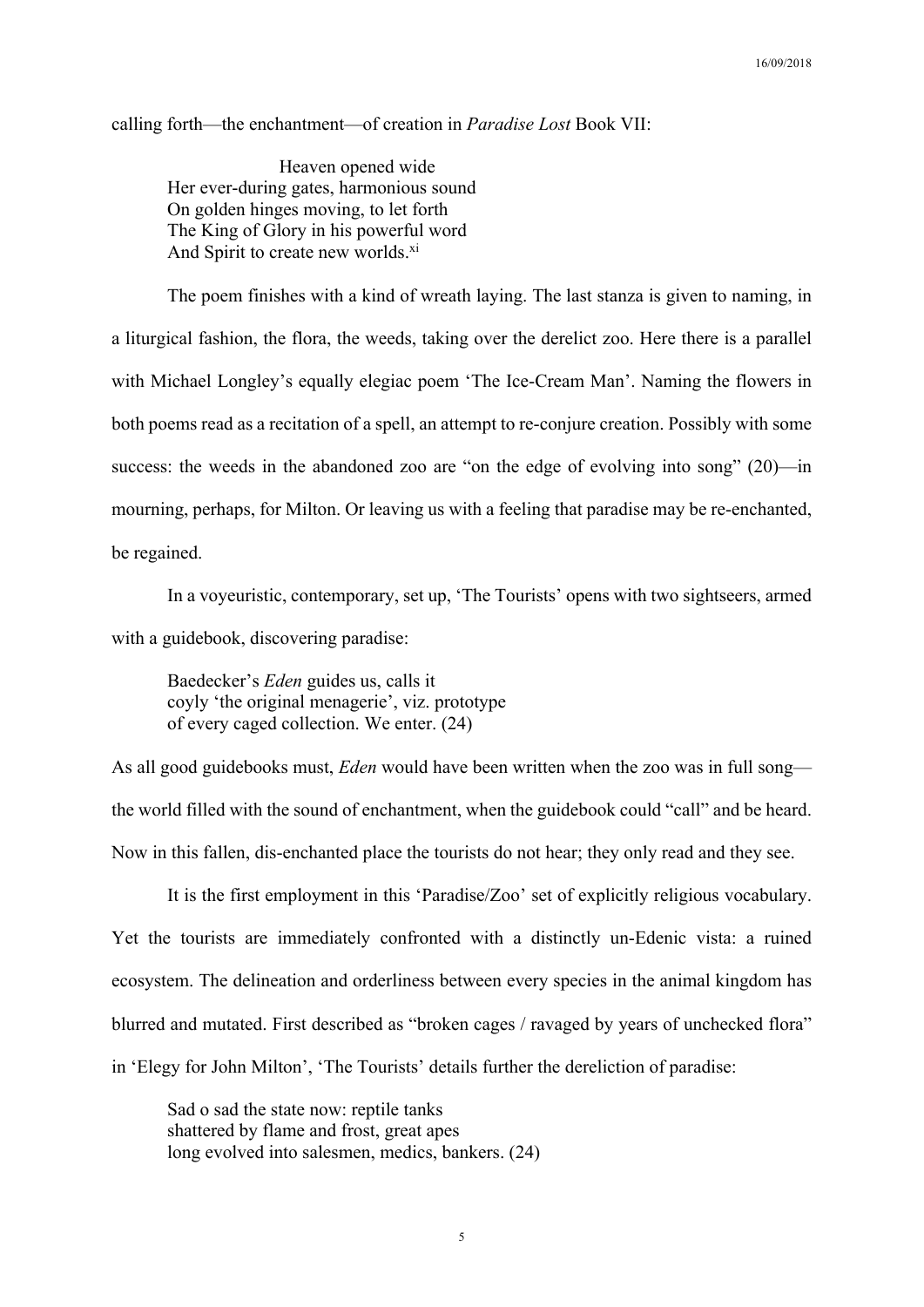The creatures contained within, which the guidebook indicates should be there, have disappeared. Reading *Eden* becomes a kind of reverse naming of the animals—a perverse calling creation out of being. The named creatures have disappeared—"Snow leopards—a must-see, says the guide— / have seen the lights of town and sloped" (24). The tourists cannot reconcile what they see in the guidebook with what they see in front of them. With the enchanted song of nature extinguished, now even their sense of sight is unreliable.

Yet these day-trippers privilege their ability to see. The mesmerising trees are captured on film; the zoo sign is framed in typical tourist fashion. It is as if the tourists overcompensate for their deafness to the natural world: their camera cannot create, merely re-create, document each disappeared species.

Further exploration reveals the aquarium is in better shape than the cages and tanks. It holds both water and sea life, although that sea life is barely recognisable:

In the long-abandoned zoo, evolution has run wild. Emperor, rockhopper, galapagos and little blue are distant echoes in these fins, tails, gills, these minute bee-tight fish-birds swarming, feeding on reflections. (29)

The sounds of the penguins' names are the only remaining echoes of creation in what swarms now, starling-like. Here the shortfall between human obligation to look after the natural world and what has actually happened is represented by a physical one:

I press my face against the aqua-tunnel wall, so thick the glass that all is warped by it, and watch them swell and swarm around me, darting at my lips. (29)

The barrier's glass magnifies the crime. Such a distorted view that humans have of the rest of nature, and the separation we have from it, prompts a moment of existential crisis in one of the tourists. He wishes he could give in "and become one speck in a sky-storm, / single pointillist pen-stroke in a murmuration" (29). Something within the tourist has stirred.

"Murmuration" is not only the collective noun for starlings, whose swarms are evoked

by the penguins' movements, but provides that sense of a barely-audible, but clearly present,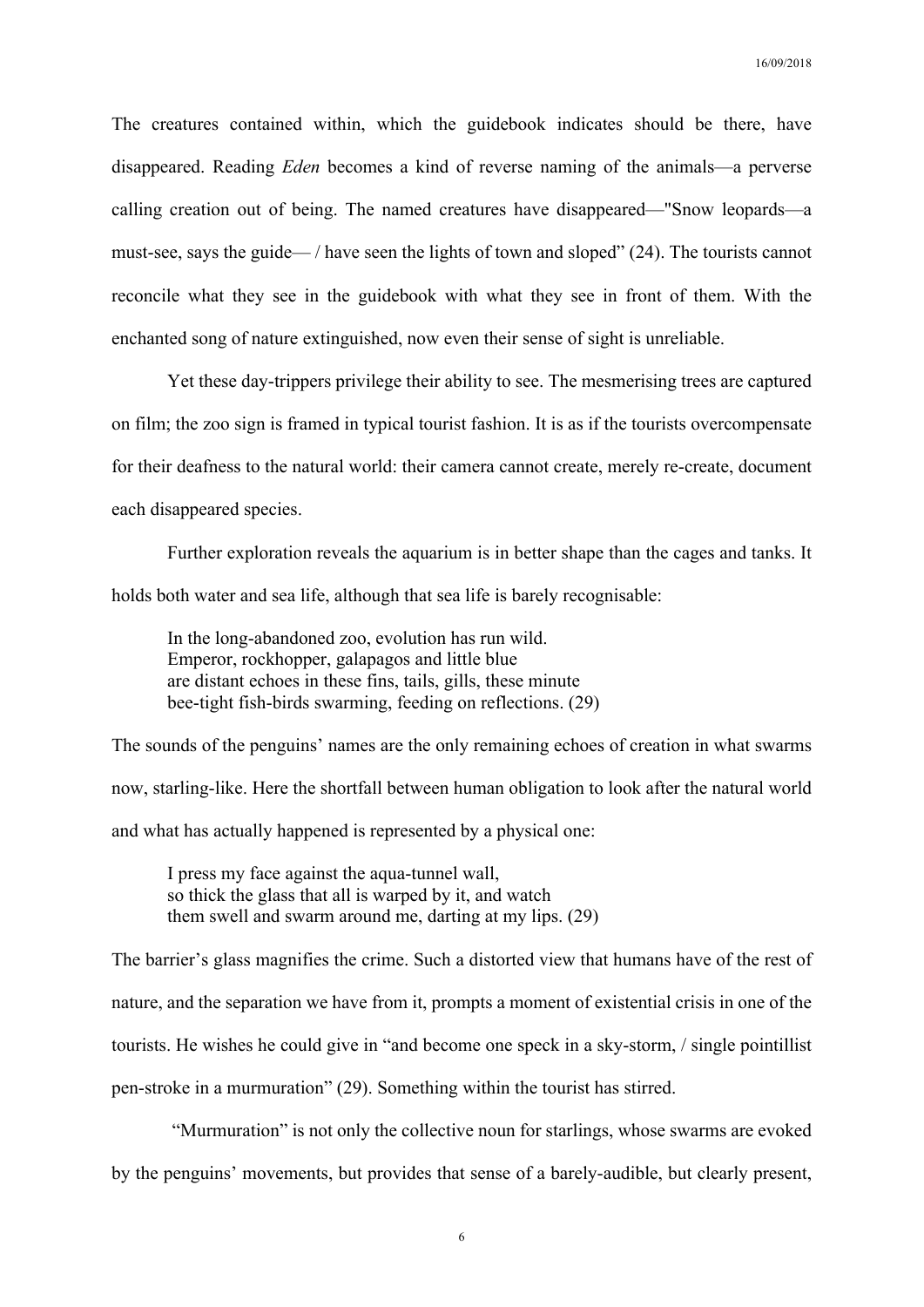voice. For the first time since the "dog's duet" there is a suggestion that nature's voice is about to be heard. Momentarily the tourist wants to "swim with them" and restore—baptismally his place in the natural world. But the glass is impregnable. The divide too great. Such realisation can only result in physical surrender: the tourist outstretches his palms. The poem ends anticlimactically and pathetically, the protagonist lamenting, emphasising once more the visual: "Then before my very eyes they shimmer into smirr."

After his solo aquatic reflections, the tourist—in 'The Original Zoo II'—re-joins his companion to explore the tanks and cages. Working their way down one long corridor-like sentence, the tourists are confronted with the future of their own species. Enclosures for reptiles and mammals evolve into human habitats: These areas too, as with the animals' cages, show degradation and loss. The humans have upped and left, nothing but a note on the boardroom table saying: "we base our estimates on current trends" (42) to confirm their existence.

In the wider context of the 'Paradise/Zoo' poems this half-written memo is a powerful prediction, and stark warning, of what—environmentally—might happen next. The lone tourist's flicker of existential realisation returns:

And all along we look the harder at each micro-climate, waiting for a flicker in the leaves, a cough, a call, some sign that we might match the brute strength of our homes. (42)

For the first time since Milton's death and the loss of paradise, the tourists both see and hear. Desperation precipitates a willingness to listen. It is a pivotal moment in the 'Paradise/Zoo' set: the shock of confrontation with the loss of their own selves has awoken an intrinsic but hitherto dormant instinct to listen for a sound from the natural world.

Symmons Roberts sets up an intriguing conclusion. On one hand the tourists intently seek assurance from the natural world; on the other, they want such assurance to be on their terms, a comparison with the robustness and longevity of their enlightened physical and conceptual constructs. That the tourists wait for "some sign" is given a separate stanza suggests

7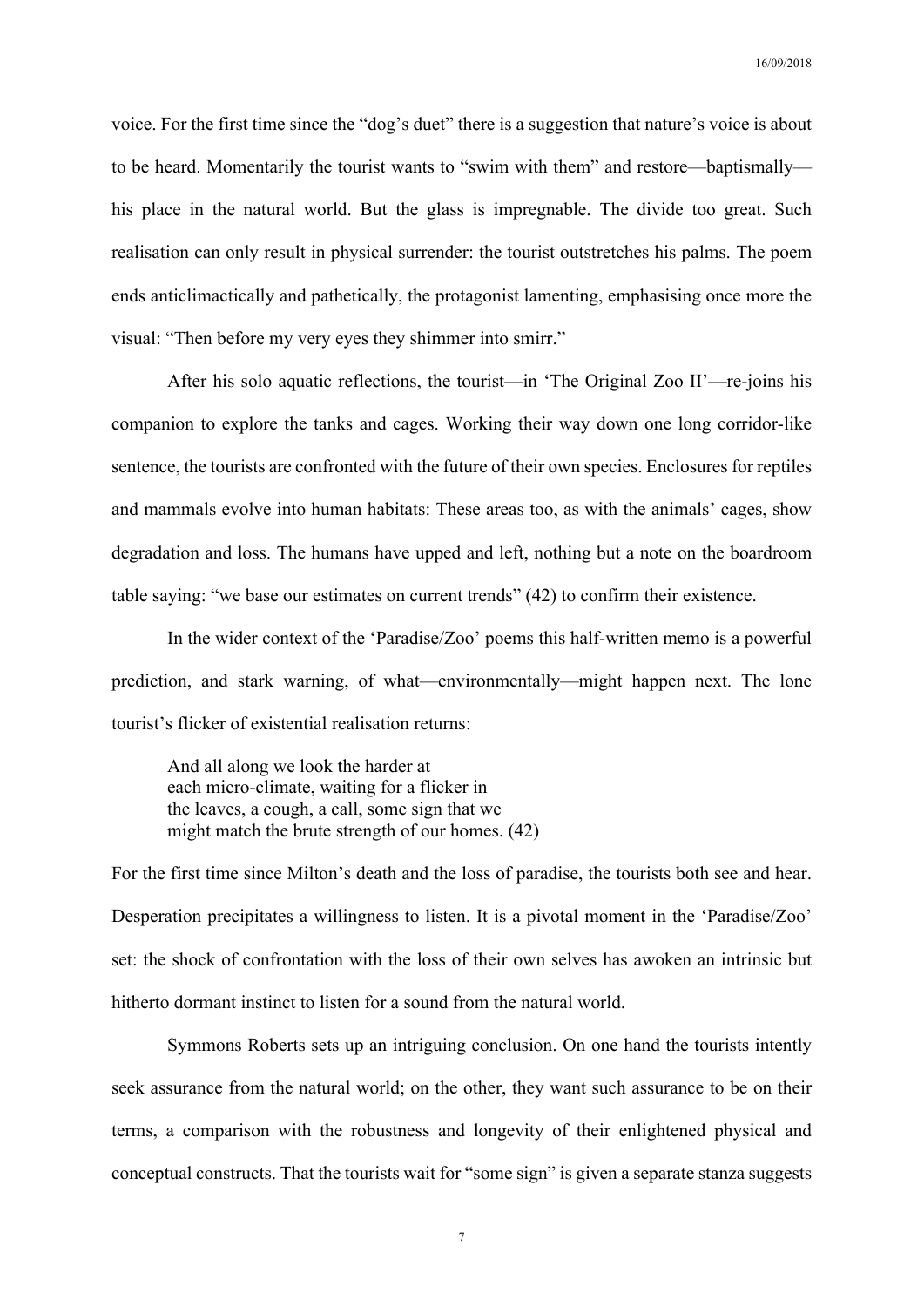that this might be a fresh approach, an appeal to something beyond human rationality. A hint of recognition that as a species we are vulnerable too. This poem returns us to Weber: firstly how might we listen again to nature's enchantment; secondly, how can we use hearing, along with enlightened sight, to re-enchant our garden?

The pattern of loss by now is predictable: each area either home to a weirdly-evolved species, or the empty cage of an escaped or extinct creature. When they get to the bat enclosure in 'The Original Zoo III', the tourists expect more of the same. They "steel themselves to witness / what this jungle has become since we last looked" (68). When they last looked—they have been here before after all—in tune with enchantment they could both see and hear: they recall the bats' "loquaciousness" and high-pitched "frequency":

I remember Fruit Bat Forest by repute: a hangar sealed round perma-night, equatorial and fetid, thick with insect clouds that hide the Livingstone's, Rodrigues, Seba's endless loops of flight, loquacious at a frequency above us. (68)

But then the volta, and a shift in tone, and a surprising discovery:

Instead, we find darkness is no darkness, but a son et lumière, the bats reborn as beasts of light, high above the stench of rotten fruit. (68)

The tourists suddenly realise the anticipated darkness of the enclosure is replaced by a flood of light and sound—a "son et lumière" show in which the, presumably extinct, bats are restored in new reality. The language echoes Psalm 139, "the night shall be light about me… even the night shineth as day"; the image is faintly evocative of the 'bat-sign', where, as a call for Batman's help, his bat logo is projected via a modified searchlight onto the skies above Gotham City. Here the "son et lumière" is less a cry for help, and more a display of magnificence. The tourists watch a light show in which the bats are both audible and visible. It is a fuller sensory manifestation of the creatures—and of creation—in which even "the stench of rotten fruit", albeit well below, is still present.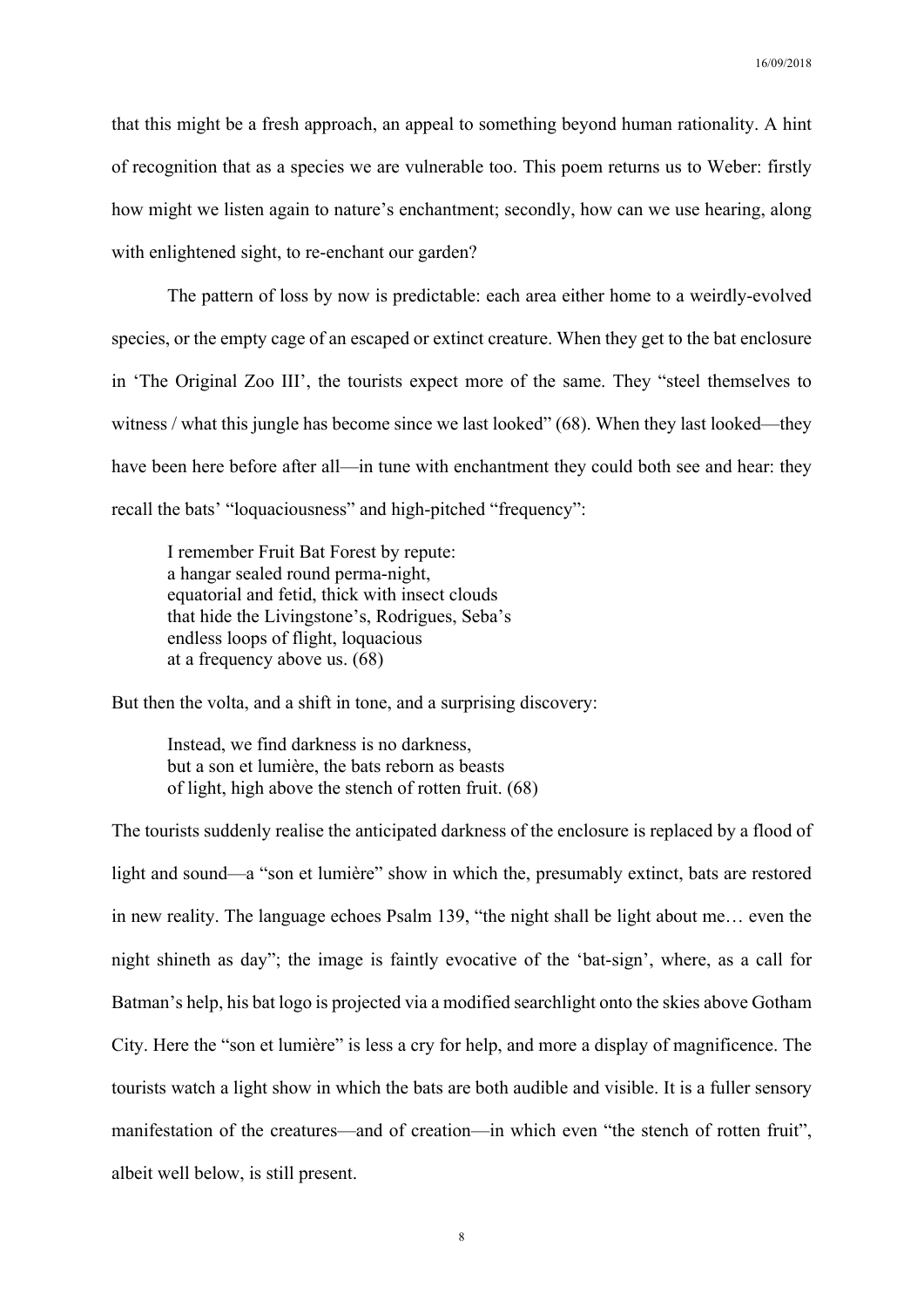# **Conclusions**

The how and why of the projection equipment's appearance is only important within a disenchanted framework. Brown argues that such rational explanation is but one way to understanding. "The question remains", he ponders, "why proof should be seen as the only way of experiencing the divine impact on our world. Instead of always functioning as an inference, there was the possibility that a divine structure is already implicit in certain forms of experience of the natural world" (21-22). To seek a rational explanation for the vision of the "son et lumière" show is to deny an understanding and appreciation of what it is doing. It is an operation—in all senses—that combines sight and sound, the machinery for enchantment and dis-enchantment to co-exist.

For here, at the conclusion of the 'Paradise/Zoo' poems, is Symmons Roberts' presentation of re-enchantment: it is the fusing of human rationality with an innate, unquantifiable, sense of *something* experienced. Rowan Williams argues something similar about this dualism: that "human reasoning in its proper and fullest sense requires an awareness of our participation in the material processes of the world and… a sense of its own involvement in what it cannot finally master"xii. Sight does not replace sound, nor vice versa. For Symmons Roberts, like Schiller in 'The Gods of Greece', re-enchantment can only operate in the fusion of song and image. The song of enchantment and the image of human understanding come together in a re-creation that is necessarily *in a different form* to that which is lost.

Williams' argument pushes towards Christian environmental responsibility as an approach that "has somehow to hold these two languages together": language of dis-enchanted rationality and of enchanted understanding. Matthew Dickerson and David O'Hara draw on Lewis' essay 'Talking of Bicycles' to illustrate this:

For those in the disenchanted age with respect to nature, the purple [of faraway mountains] may be written off or explained away in terms of optics and physics and the properties of light. For the re-enchanted, the physics of light is not dismissed or ignored,

9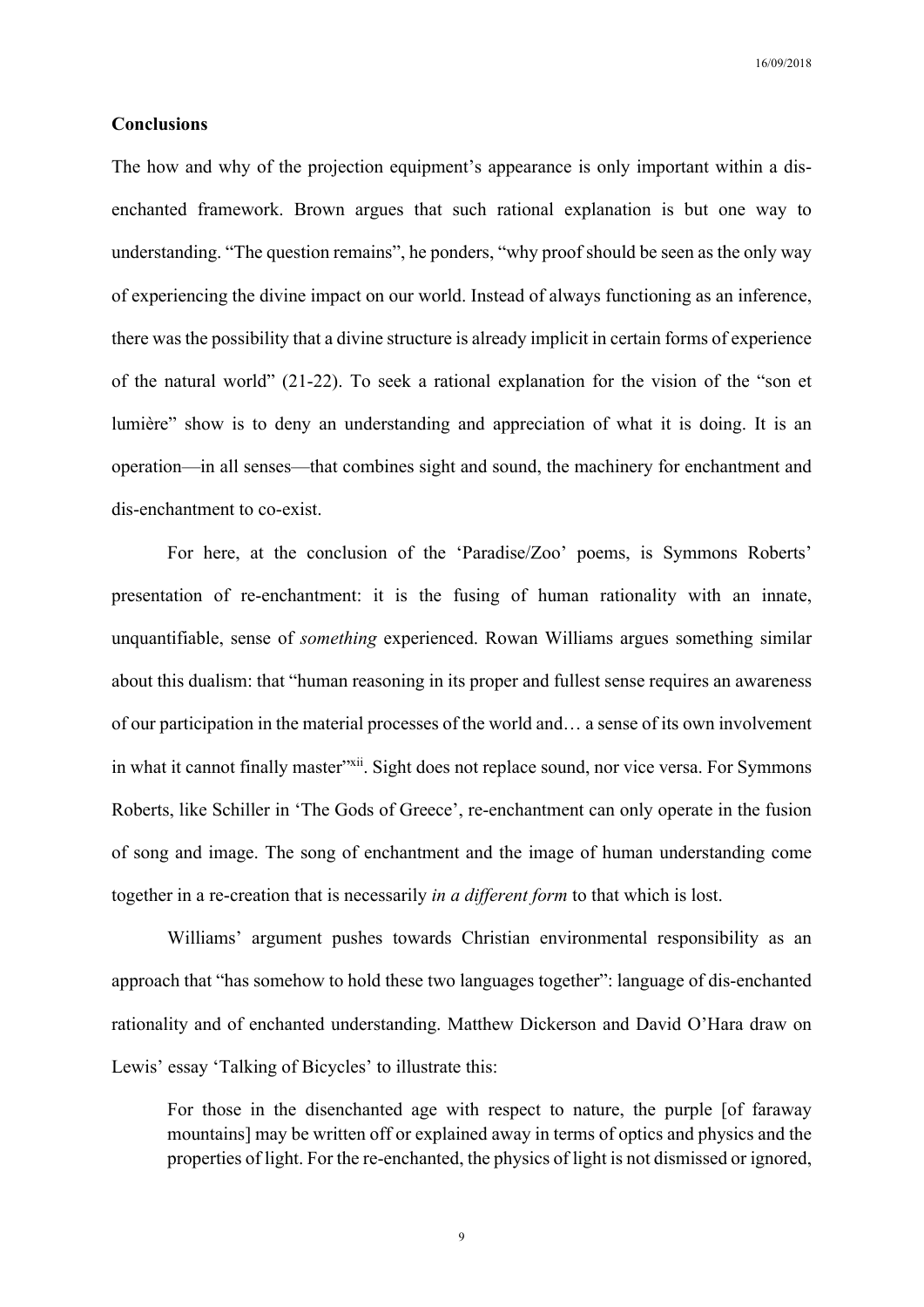but neither are the feelings brought about by the shade of purple and all its connotations simply because they can be explained.<sup>xiii</sup>

A dis-enchanted conversation about the natural world necessarily cannot stray far from evolutionary science. Nor do Symmons Roberts' poems: the "unchecked flora //…on the edge of evolving into song"; "great apes / long evolved into salesmen, medics, bankers"; "In the long-abandoned zoo, evolution has run wild."; the evolutionary process portrayed as a list of habitats from sand to branches through ape and monkey cages to human habitats of "box rooms with unmade beds". That this collection's poems simultaneously hold nature's enchantment *and* scientific, evolutionary, explanations of creation is, in all senses, "son et lumière", is Williams' "two languages".

Present, still, under the "son et lumière" is "the stench of rotting fruit". The machinery might re-enchant but it cannot erase consequences of improper environmental stewardship. With this in mind, this 'Paradise/Zoo' sequence, indeed the whole of *Drysalter*, considers where "current trends" may lead; and it insists on a balance of our reliance on enlightened understanding with Schiller's urge to re-god nature.